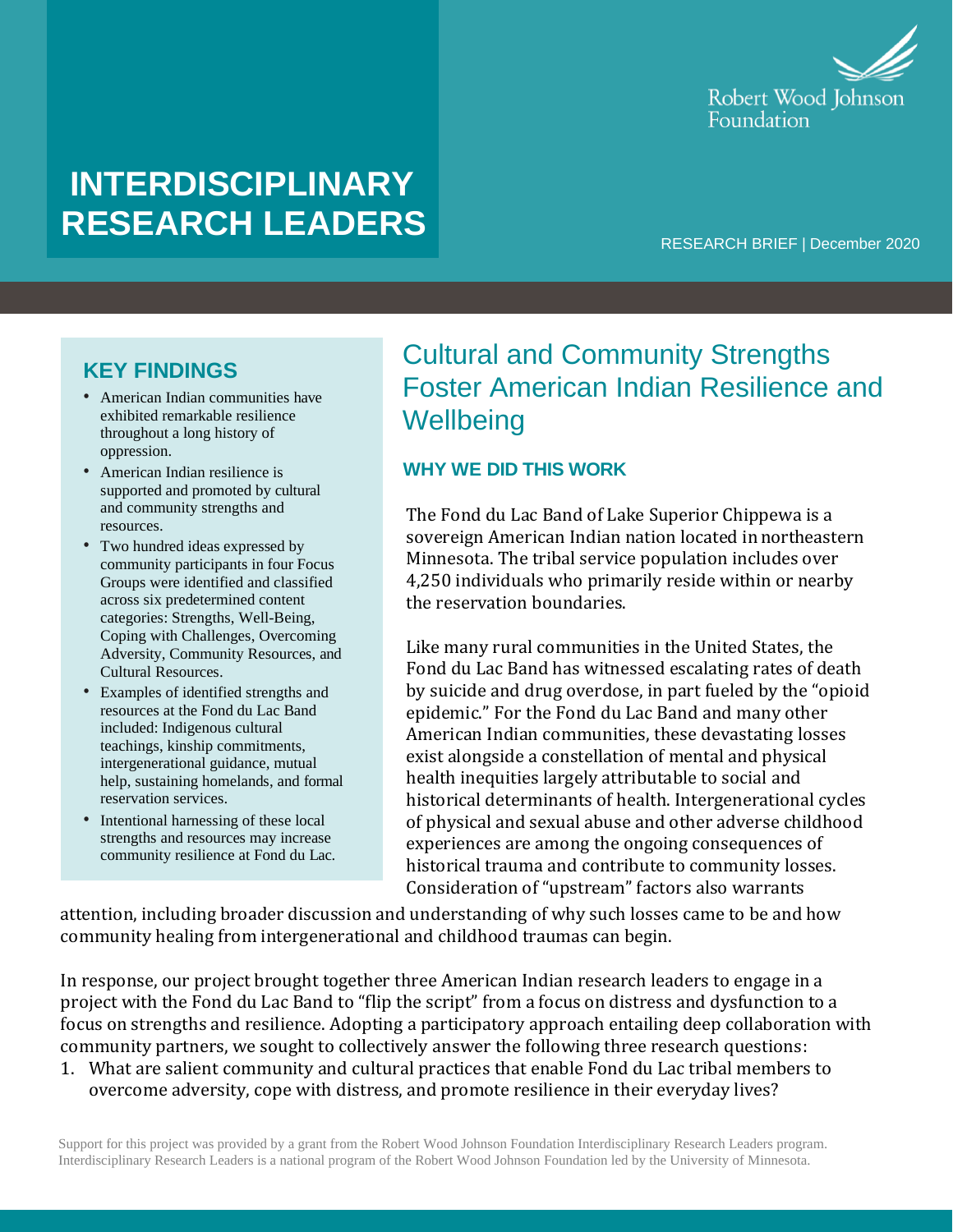- 2. How prevalent is recognition, awareness, and use of these practices by Fond du Lac tribal members in the face of distress and adversity?
- 3. How might these practices be harnessed for wider recognition, awareness, circulation, and use by Fond du Lac tribal members in their everyday lives?

#### **HOW WE DID THIS STUDY**

Project activities began with establishment of a community advisory board. This board consisted of community members with a range of perspectives and wealth of experience in tribal life, including reservation program management, health administration, and tribal governance. Board members include: Caitlyn Taylor, Samuel Moose, Karen Diver (consultative member), Linda Whitebird, Colleen Bernu, Vicki Oberstar, Marcia Kitto, Pat Dunlap, and Naomi Conley. Community collaborators also included Nashay Howes and Jacob Dunlap. In consultation with the board, we refined project goals, scope, and study methodology. We developed a name and logo for the project that the team felt exemplified "resilience" from an Ojibwe perspective: *Oodenang***, or** *Gathering of Hearts*. The research team conducted four focus groups with 37

community members to learn about locally salient strengths, sources of healing, and wellbeing in the community. These focus groups were organized in different communities across the reservation for elders, adults, young adults, and service providers. Focus group questions centered on positive experiences and life challenges specific to the tribal community local strategies for surviving and thriving despite adversity, and cultural practices and activities that contribute to wellness. Additionally, we asked for participant definitions of wellbeing and resilience.

Focus groups were audio recorded, transcribed verbatim, and thematically coded by project team members. Community members themselves were oriented and trained to conduct the focus groups, transcribe the recordings, code the transcripts, and analyze the findings, leading to enhanced cultural and community validity. Findings were circulated to Fond du Lac Band residents through community meetings and local media.

#### **WHAT WE FOUND**

Example outcomes of focus group discussions are provided in Figure 1. Relevant ideas **Figure 1: Example Focus Group Thematic Findings** expressed by focus group participants were